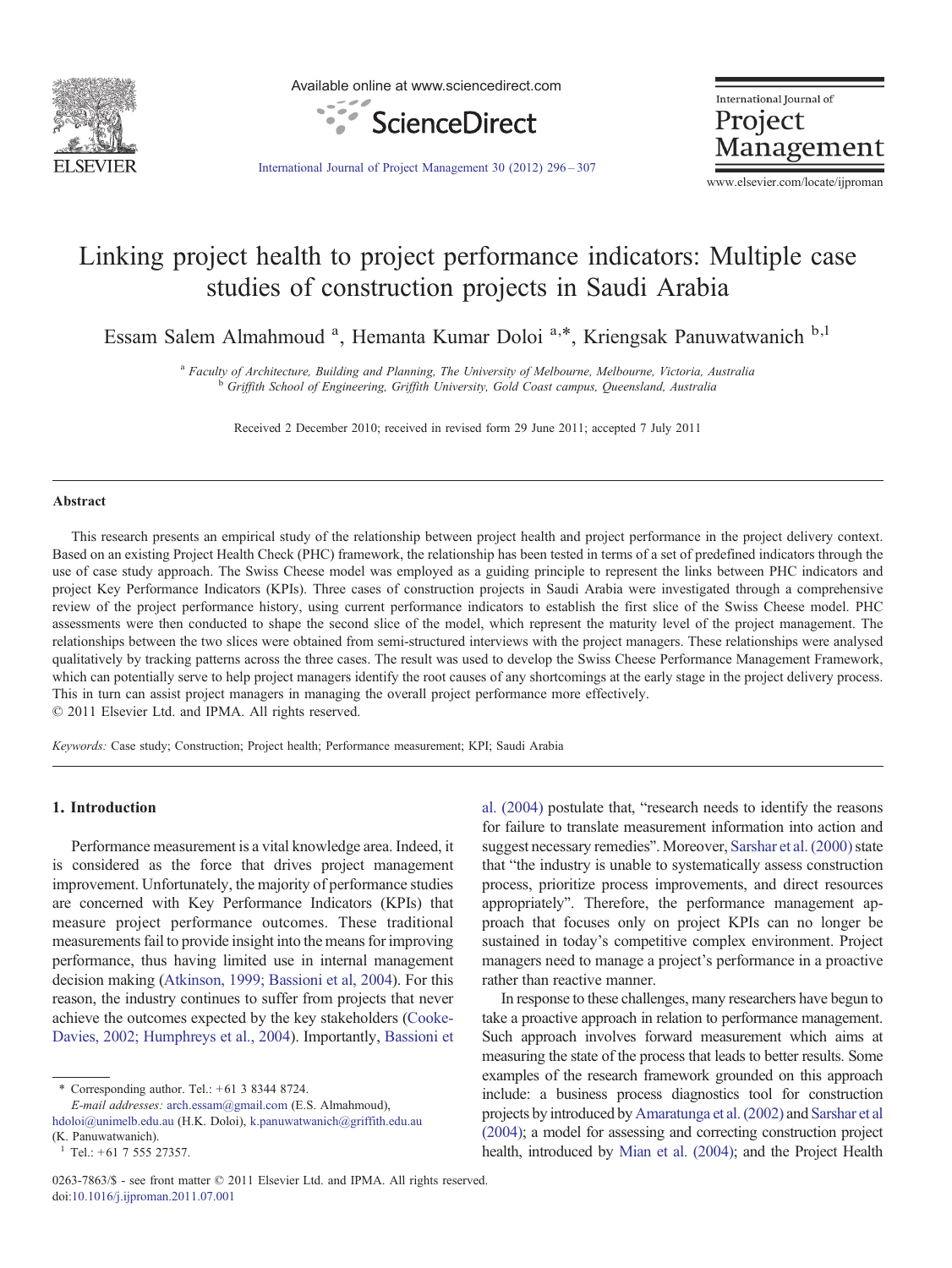Check (PHC) introduced by [Jaafari \(2007\)](#page--1-0). This research focuses on the last framework, the PHC. Essentially, the PHC has been developed as a tool to diagnose management maturity, aiming to shift the management focus from measuring the performance effect to assessing the enabling factors [\(Jaafari 2007\)](#page--1-0). This proactive approach provides the opportunity to enhance the project performance and avoid shortcomings. The enabling factors within the PHC emphasise project management roles and practices as the key to the success of any project. While numerous measures can be considered from concept to operation phases of any projects, accurate understanding of the performance of the project team is quite crucial for measuring project delivery success over implementation phase of projects. For example, the way the project team conducts, communicates and performs their tasks determines, to a large degree, the overall success of a project ([Cooke-Davies,](#page--1-0) [2002; Walker, 1996\)](#page--1-0). Indeed, it could be argued that such enabling factors are most important in the context of successful delivery of projects. However, measuring these factors without incorporating performance outcomes might potentially provide the misleading information. Therefore, it is argued in this research that the PHC tool needs to be linked to project performance indicators (results) so that the managers understand the whole picture of the project performance. [Jaafari \(2007\)](#page--1-0) noted that "the information obtained from the PH-Check and progress reports should be combined and used to judge which of the enabling factors need to be attended to and in what way to address any performance shortcoming". When the project is not progressing as required and gives faulty outcomes, the project manager needs to be able to identify from where such undesirable result emerges and how it develops. In other words, the mechanism of failure has to be understood in order to avoid future failures and to develop an appropriate corrective action. Remedial actions cannot be taken if the root cause is not acknowledged or foreseen [\(Kangari 1988](#page--1-0)).

More importantly, to ensure that the project succeeds, it is also important to know which process enablers (management practices) lead to desirable outcomes. Thus, defining the success and failure processes within the project will help to ensure that the success is repeated and failure avoided. Linking process enablers and outcomes is therefore essential for effective performance management. With this in mind, the research presented herein was developed with the primary aim to identify and establish, through a systematic framework, the relationships between PHC core functions (i.e. process enablers) and project outcomes.

The organisation of this paper is as follows. In the next section, details of the PHC framework are presented. This is followed by the sections addressing research objective [\(Sec](#page--1-0)[tion 3\)](#page--1-0) and research methodology [\(Section 4\)](#page--1-0). The details of case study method employed for data collection and analysis are then explained in [Section 5,](#page--1-0) followed by the associated results ([Sections 6 and 7](#page--1-0)). Discussion and conclusion are provided in the last section [\(Section 8\)](#page--1-0).

### 2. Project Health Check

The PHC framework developed by [Jaafari \(2007\)](#page--1-0) intended to shift management focus from measuring performance effects to learning about project behaviour as a complex system, and to focus on the state of managerial approaches, e.g. the enabling factors [\(Jaafari 2007](#page--1-0)). The aim of the PHC tool is to systematically define how the project variables are being managed in order to determine whether a project is managed systemically (in case of a healthy project) or haphazardly (in case of an ill project). The system approach reflects the critical success factors and proven project management principles [\(Jaafari 2007\)](#page--1-0).

#### 2.1. Project Health Check framework and components

The framework contains 18 criteria that represent project management core functions and 67 indicators representing the enabling factors for managing each core function. These core functions are grouped into two main sections: Business and Strategic Assessment, and Project Implementation Assessment. Each management area of a project can be assessed against these criteria that correspond to it. The systematic approach means that the project should have secured the tools and process for each criterion based on targets, goals and monitoring mechanisms through project phases.

For the purpose of this research, the assessment was conducted focusing on only the implementation phases for all the cases. Therefore, the performance of the project's implementation is measured and monitored adopting a systematic approach based on the criteria shown in [Table 1](#page--1-0) below.

As far as the scope of this research, the criteria aim to assess the management processes that are being handled by the project team in the delivery stage. Therefore, the way the project team implements the project and manages the PHC core functions is the concern of this assessment. PHC intends to draw project team's attention from focusing on process results to focusing on process enabling factors. Thus, it enables the project team to watch and control stakeholders' influences. Currently, the framework does not encompass the assessment of the extended stakeholders; although they may influence the project, their influences highly depend on the maturity of project team's management process. Governance and leadership, communication management and the other core functions are responsible for managing stakeholders' influences. The assessment also assumes that the project team is the key function and should manage the stakeholder's influences because the project team has the responsibility to deliver the project as agreed upon. For example if the project underperformed because of one of the stakeholders, the project team should take responsibility in ensuring that this issue will not affect the KPIs. This is addressed by responding to the specific issue and its impact as well as maintaining the project scope.

#### 2.2. Conducting Project Health Check assessment

The project health check (PHC) assessment is an interactive tool that allows the assessor to select the assessment either at the criteria level or the indicator level. The assessor then chooses the most applicable criteria/indicators and sets the target levels for each chosen criterion. The tool then further asks the assessor to rate the management excellence by selecting the descriptions that correspond to the actual management performance, capabilities